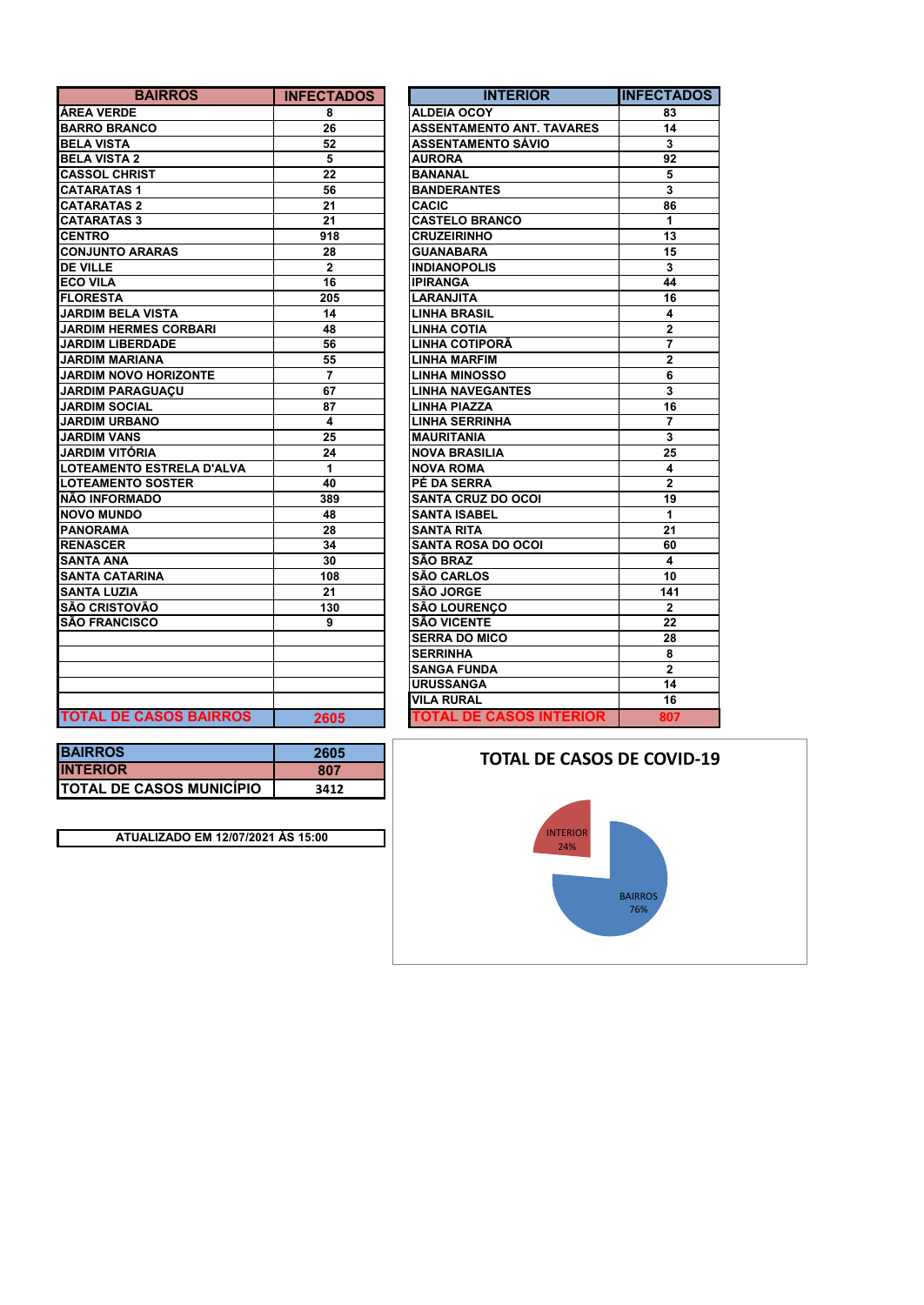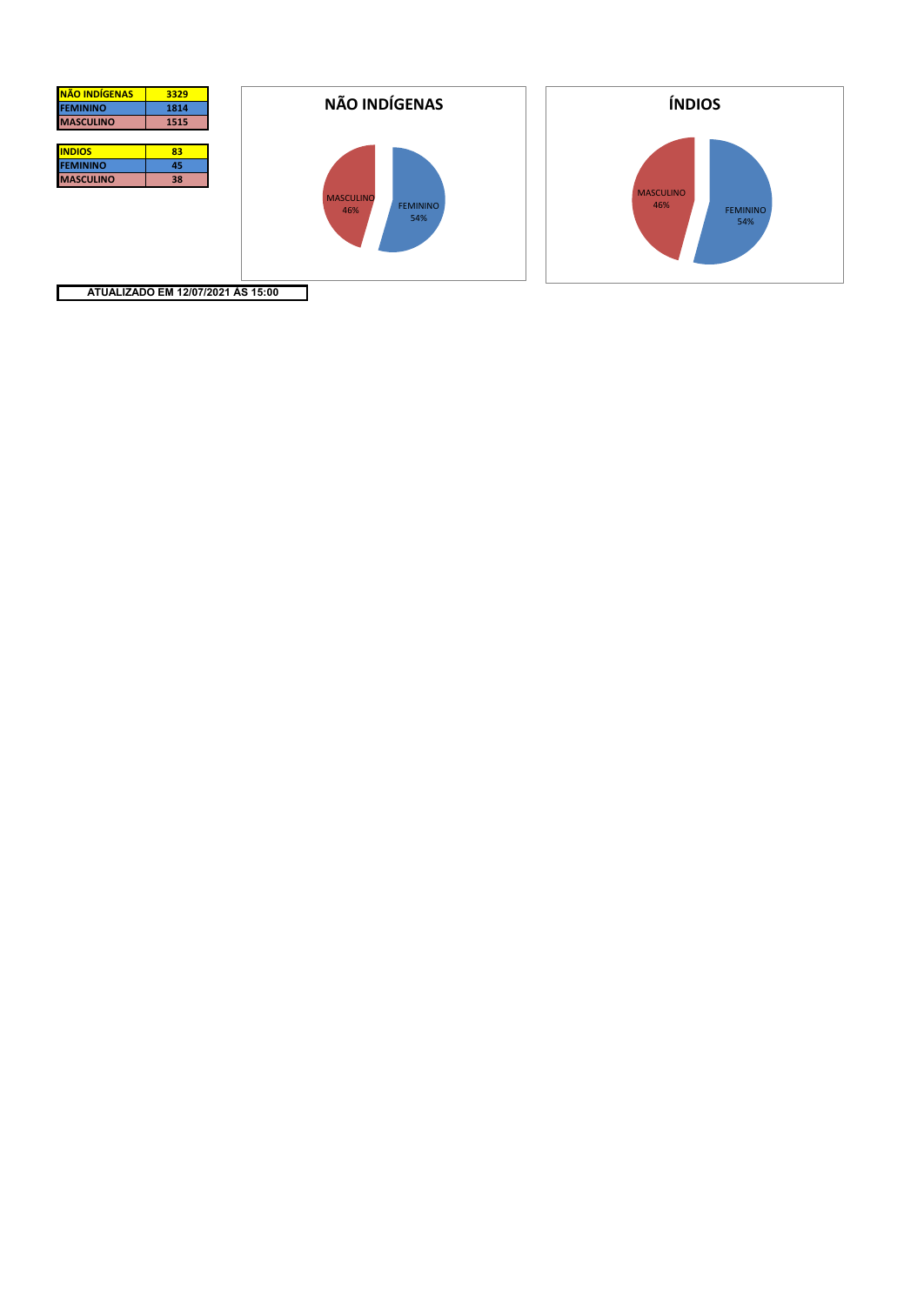



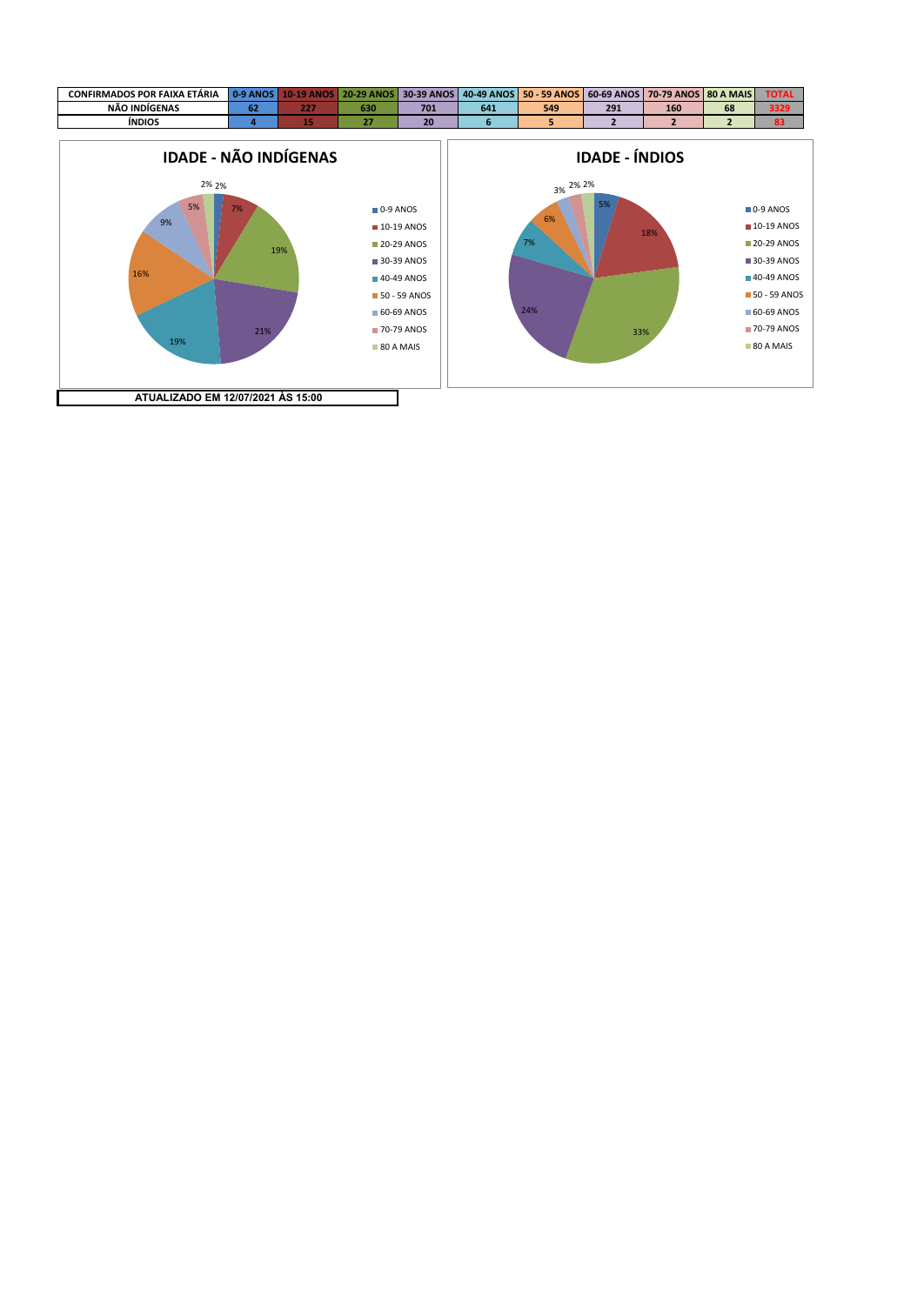|          | <b>SEXO</b>                       | <b>IDADE</b>                     | <b>MORBIDADES</b>                                                                |
|----------|-----------------------------------|----------------------------------|----------------------------------------------------------------------------------|
| 1        | <b>HOMEM</b>                      | 59 ANOS                          | <b>SEM MORBIDADE</b>                                                             |
| 2        | <b>HOMEM</b>                      | <b>105 ANOS</b>                  | <b>SEM MORBIDADE</b>                                                             |
| 3        | <b>MULHER</b>                     | 83 ANOS                          | HIPERTENSÃO, DIABETES, DOENÇA CARDIOVASCULAR                                     |
| 4        | <b>MULHER</b>                     | <b>68 ANOS</b>                   | DOENÇA CARDIOVASCULAR, HIPERTENSÃO, DIABETES, DOENÇA RENAL, OBESIDADE, TABAGISMO |
| 5        | <b>HOMEM</b>                      | 82 ANOS                          | NÃO INFORMADO                                                                    |
| 6        | <b>MULHER</b>                     | 59 ANOS                          | DOENÇA CARDIOVASCULAR, HEPÁTICA, HIPERTENSÃO, DIABETES.                          |
| 7        | <b>MULHER</b>                     | 91 ANOS                          | <b>HIPERTENSÃO</b>                                                               |
| 8        | <b>MULHER</b>                     | 78 ANOS                          | HIPERTENSÃO, OBESIDADE                                                           |
| 9        | <b>HOMEM</b>                      | 81 ANOS                          | DOENÇA CARDIOVASCULAR, HIPERTENSÃO, DIABETES, OBESIDADE                          |
| 10<br>11 | <b>MULHER</b><br><b>HOMEM</b>     | 76 ANOS                          | HIPERTENSÃO, DIABETES<br>DOENÇA PULMONAR, DIABETES                               |
| 12       | <b>HOMEM</b>                      | 88 ANOS<br>70 ANOS               | HIPERTENSÃO                                                                      |
| 13       | <b>HOMEM</b>                      | <b>78 ANOS</b>                   | HIPERTENSÃO                                                                      |
| 14       | <b>MULHER</b>                     | 85 ANOS                          | NÃO INFORMADO                                                                    |
| 15       | <b>MULHER</b>                     | 68 ANOS                          | HIPERTENSÃO, DIABETES                                                            |
| 16       | <b>MULHER</b>                     | 85 ANOS                          | <b>DOENÇA NEUROLÓGICA</b>                                                        |
| 17       | <b>MULHER</b>                     | 93 ANOS                          | DOENÇA CARDIOVASCULAR, OBESIDADE                                                 |
| 18       | <b>HOMEM</b>                      | 75 ANOS                          | <b>OBESIDADE</b>                                                                 |
| 19       | <b>HOMEM</b>                      | 85 ANOS                          | NÃO INFORMADO                                                                    |
| 20       | <b>MULHER</b>                     | <b>86 ANOS</b>                   | NÃO INFORMADO                                                                    |
| 21       | <b>HOMEM</b>                      | 75 ANOS                          | <b>SEM MORBIDADE</b>                                                             |
| 22       | <b>HOMEM</b>                      | <b>79 ANOS</b>                   | DOENÇA CARDIOVASCULAR                                                            |
| 23       | <b>HOMEM</b>                      | <b>76 ANOS</b>                   | DOENÇA CARDIOVASCULAR, HIPERTENSÃO E DIABETES                                    |
| 24       | <b>HOMEM</b>                      | 72 ANOS                          | NEOPLASIA, HIPERTENSÃO, DIABETES                                                 |
| 25       | <b>MULHER</b>                     | 88 ANOS                          | HIPERTENSÃO, DOENÇA PULMORAR, DOENÇA NEUROLÓGICA, TABAGISMO                      |
| 26       | <b>MULHER</b>                     | <b>59 ANOS</b>                   | NÃO INFORMADO                                                                    |
| 27       | <b>MULHER</b>                     | 80 ANOS                          | DOENÇA CARDIOVASCULAR, HIPERTENSÃO                                               |
| 28       | <b>MULHER</b>                     | 57 ANOS                          | NÃO INFORMADO                                                                    |
| 29       | <b>HOMEM</b>                      | 50 ANOS                          | <b>SEM MORBIDADE</b>                                                             |
| 30       | <b>HOMEM</b>                      | 65 ANOS                          | NÃO INFORMADO                                                                    |
| 31       | <b>HOMEM</b>                      | 68 ANOS                          | <b>SEM MORBIDADE</b>                                                             |
| 32       | <b>HOMEM</b>                      | 40 ANOS                          | NÃO INFORMADO                                                                    |
| 33       | <b>HOMEM</b>                      | 79 ANOS                          | <b>DIABETES</b><br>NÃO INFORMADO                                                 |
| 34<br>35 | <b>MULHER</b><br><b>MULHER</b>    | <b>84 ANOS</b><br><b>78 ANOS</b> | NÃO INFORMADO                                                                    |
| 36       | HOMEM                             | 68 ANOS                          | DIABETES, HIPERTENSÃO, DOENÇA CARDIOVASCULAR                                     |
| 37       | <b>HOMEM</b>                      | <b>71 ANOS</b>                   | HIPERTENSÃO                                                                      |
| 38       | <b>MULHER</b>                     | 78 ANOS                          | NÃO INFORMADO                                                                    |
| 39       | <b>MULHER</b>                     | 83 ANOS                          | NÃO INFORMADO                                                                    |
| 40       | <b>HOMEM</b>                      | 79 ANOS                          | <b>DIABETES</b>                                                                  |
| 41       | <b>HOMEM</b>                      | 40 ANOS                          | <b>SEM MORBIDADE</b>                                                             |
| 42       | <b>HOMEM</b>                      | 68 ANOS                          | NÃO INFORMADO                                                                    |
| 43       | HOMEM                             | 65 ANOS                          | NÃO INFORMADO                                                                    |
| 44       | <b>HOMEM</b>                      | 50 ANOS                          | <b>SEM MORBIDADE</b>                                                             |
| 45       | <b>MULHER</b>                     | 57 ANOS                          | NÃO INFORMADO                                                                    |
| 46       | <b>MULHER</b>                     | 59 ANOS                          | NÃO INFORMADO                                                                    |
| 47       | <b>MULHER</b>                     | 88 ANOS                          | <b>SEM MORBIDADE</b>                                                             |
| 48       | <b>HOMEM</b>                      | 79 ANOS                          | DOENÇA CARDIOVASCULAR                                                            |
| 49       | HOMEM                             | 64 ANOS                          | NÃO INFORMADO                                                                    |
| 50       | <b>MULHER</b>                     | 73 ANOS                          | <b>SEM MORBIDADE</b>                                                             |
| 51       | HOMEM                             | 63 ANOS                          | NÃO INFORMADO                                                                    |
| 52<br>53 | <b>HOMEM</b><br><b>HOMEM</b>      | 91 ANOS<br>72 ANOS               | NÃO INFORMADO<br>DOENÇA PULMONAR                                                 |
| 54       | HOMEM                             | 52 ANOS                          | <b>SEM MORBIDADE</b>                                                             |
| 55       | HOMEM                             | 57 ANOS                          | DOENÇA PULMONAR                                                                  |
| 56       | <b>MULHER</b>                     | <b>69 ANOS</b>                   | HIPERTENSÃO, DIABETES, OBESIDADE                                                 |
| 57       | <b>MULHER</b>                     | <b>48 ANOS</b>                   | <b>SEM MORBIDADE</b>                                                             |
| 58       | <b>MULHER</b>                     | <b>55 ANOS</b>                   | HIPERTENSÃO                                                                      |
| 59       | HOMEM                             | <b>55 ANOS</b>                   | <b>SEM MORBIDADE</b>                                                             |
| 60       | <b>HOMEM</b>                      | 86 ANOS                          | NÃO INFORMADO                                                                    |
| 61       | HOMEM                             | <b>46 ANOS</b>                   | HIPERTENSÃO, DIABETES                                                            |
| 62       | HOMEM                             | 52 ANOS                          | NÃO INFORMADO                                                                    |
| 63       | HOMEM                             | 51 ANOS                          | <b>DIABETES</b>                                                                  |
| 64       | <b>HOMEM</b>                      | <b>56 ANOS</b>                   | NÃO INFORMADO                                                                    |
| 65       | HOMEM                             | 72 ANOS                          | HIPERTENSÃO, DIABETES                                                            |
| 66       | HOMEM                             | 69 ANOS                          | NÃO INFORMADO                                                                    |
| 67       | <b>MULHER</b>                     | 44 ANOS                          | NÃO INFORMADO                                                                    |
| 68       | HOMEM                             | 66 ANOS                          | NÃO INFORMADO                                                                    |
| 69       | <b>MULHER</b>                     | 41 ANOS                          | NÃO INFORMADO                                                                    |
| 70       | HOMEM                             | 57 ANOS                          | HIPERTENSÃO, DIABETES<br>HIPERTENSÃO                                             |
| 71<br>72 | HOMEM<br><b>HOMEM</b>             | 44 ANOS<br><b>52 ANOS</b>        | NÃO INFORMADO                                                                    |
|          | ATUALIZADO EM 12/07/2021 ÀS 15:00 |                                  |                                                                                  |
|          |                                   |                                  |                                                                                  |